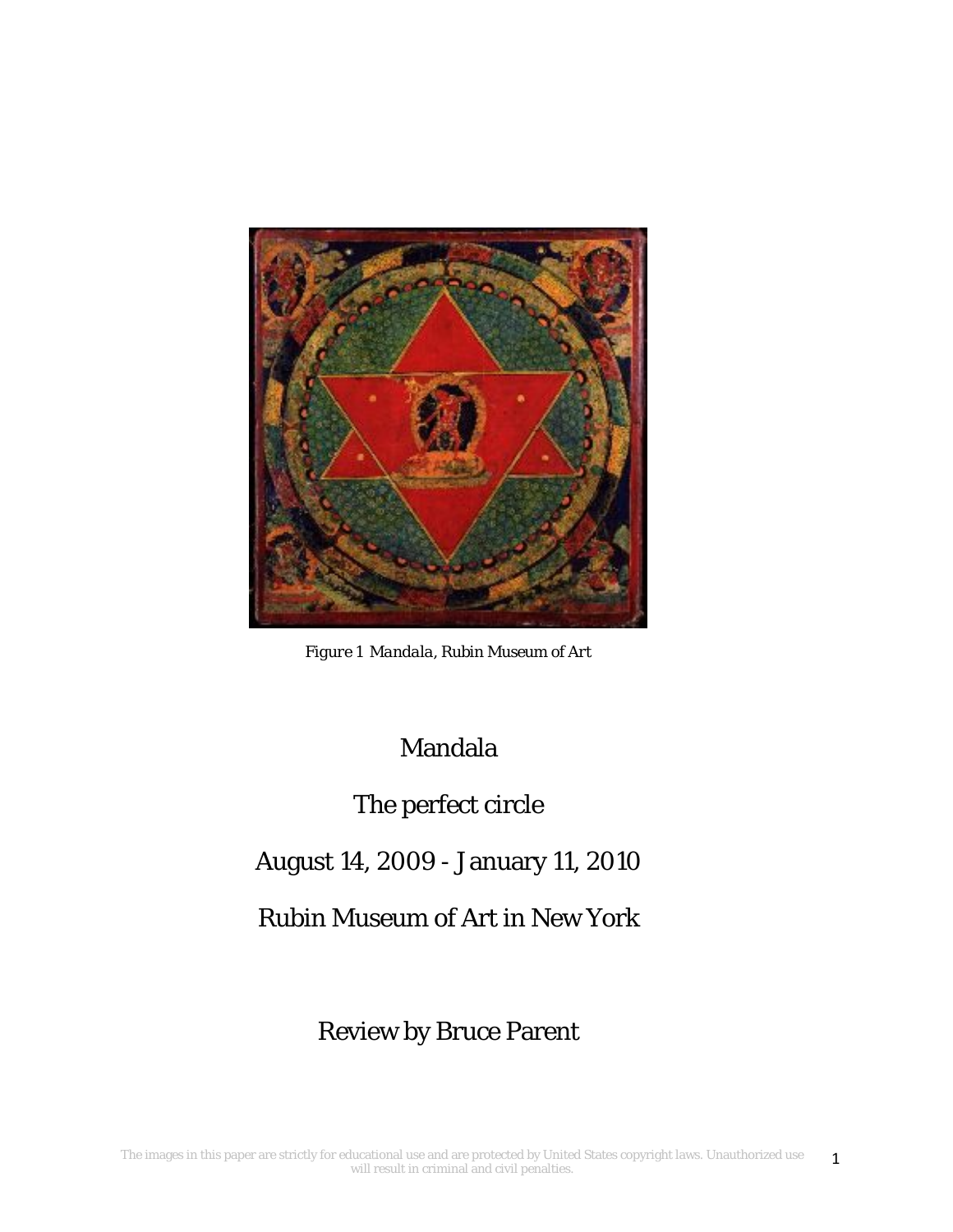This current exhibit at the Rubin Museum of Art in New York presents a quietly stunning collection of Tibetan mandalas. Martin Brauen's scholarship and understanding of mandalas allows this essay to focus on a parallel consideration of these "visual tools" that were designed to aid an individual's spiritual journey in Tibetan Buddhism. It is a parallel course that begins with the formal qualities of these images and considers them in light of Jung's discovery of the mandala as a "refuge" at a point of deep spiritual crisis in his life.

The Tibetan mandala is a sacred contemplative tool rendered as an architectural "plan view" of a temple, which represents a richly decorative view of deity's palace as if seen from above. Rendered forms of both natural and supernatural forces are arranged in compositional patterns and abstractions that skillfully create tensions among formal elements such as color, order and rhythm. Space references both compositional order and cardinal directions, including the center as a locus of orientation and meaning. The complexity and intensity of the imagery, as well as the disciplined techniques combine to create a series of Tibetan mandalas that echo the Buddha Vairocana's hand gesture, which the Exhibit notes as meaning: "the Union of the perfection of wisdom and skillful means". Thus it is as if the rigorous discipline and creative imaginal work that crafted the mandalas is the visual metaphor for the spiritual path of contemplation that the mandala represents and guides.

 After the fevered writing of the "Septem Sermones", Jung came to a "fallow period"(1961, p. 193). It was 1916. At a loss for direction, he began arranging line, color and shape within a bounded area and arrived at creating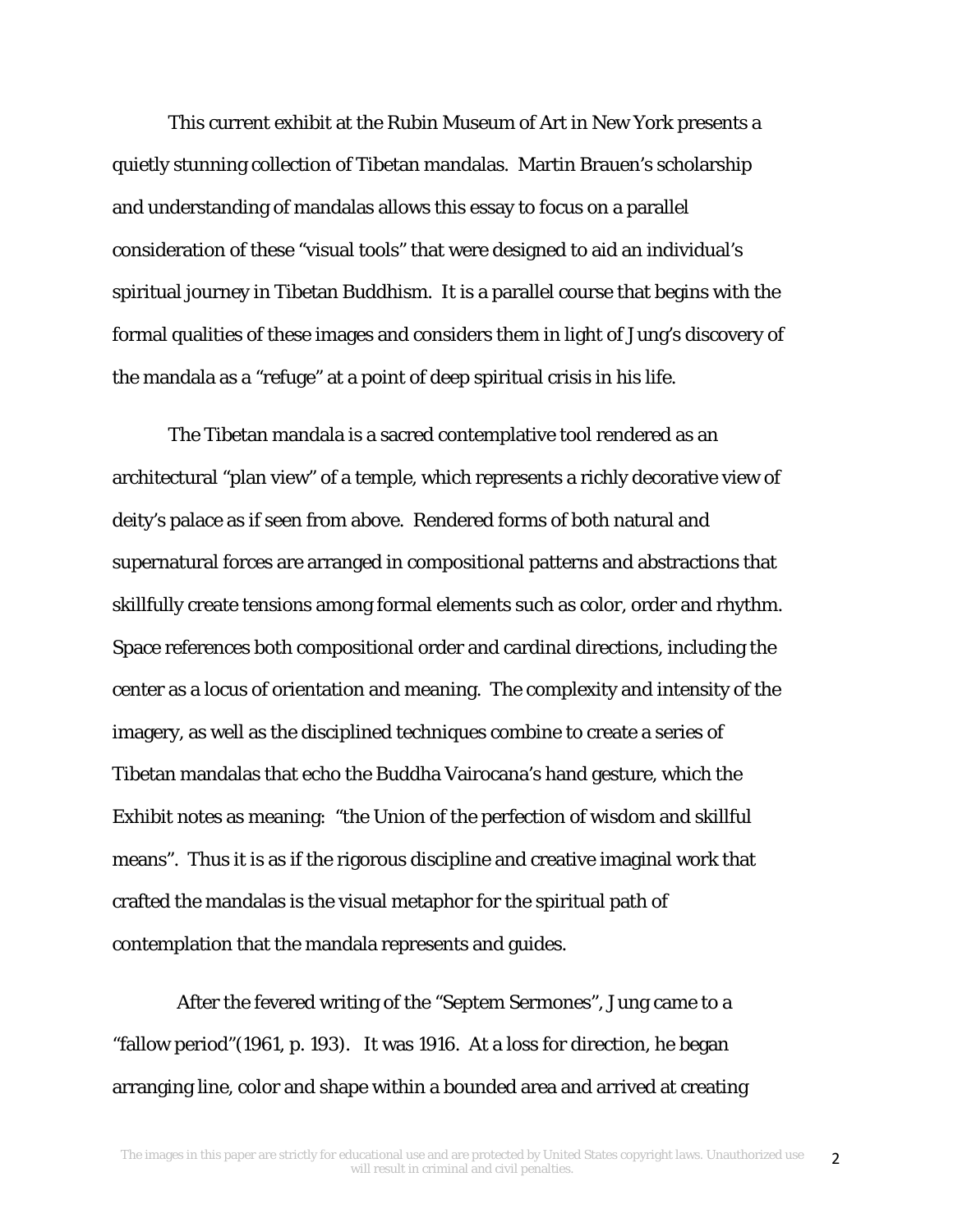mandala images. Jung created a number of mandalas during the next two years, and reports that in 1918-19 he "sketched every morning in a notebook a small circular drawing, a mandala…" (ibid, p. 195). Unexpectedly, his mandala work was the way he "acquired a living conception of the self. The self, I thought was like the monad which I am, and which is my world. The mandala represents this monad, and corresponds to the microcosmic nature of the psyche"(ibid, p. 196). He wrote of this experience in "Memories, Dreams, Reflections" and elaborated: "My mandalas were cryptograms concerning the state of the self which were presented to me anew each day. In them I saw the self – that is, my whole beingactively at work" (ibid, p. 196). The Jungian analyst Elie Humbert wrote that German has two words for "representation": one means image; the second is the action, or "re-presentation" of the image" (Humbert 1984, pp. 62-63). Thus just as Tibetan mandalas are fixed images; they are also images of contemplation and imaginative journeys of great discipline. This idea is embedded in a twodimensional plan view of the temple being realized as a three-dimensional structure through an active process of imagination and transit. The transit into the Tibetan mandala composition is not linear but circular. Jung would also use this concept to describe the relational dynamics of symbols: they must be circumambulated.

Jung described his awareness that the process of making the mandala was a key to the meaning of the mandala: "Only gradually did I realize what the mandala really is: 'Formation, Transformation, Eternal Mind's eternal recreation' and that is the self, the wholeness of the personality …" (1961, p. 196)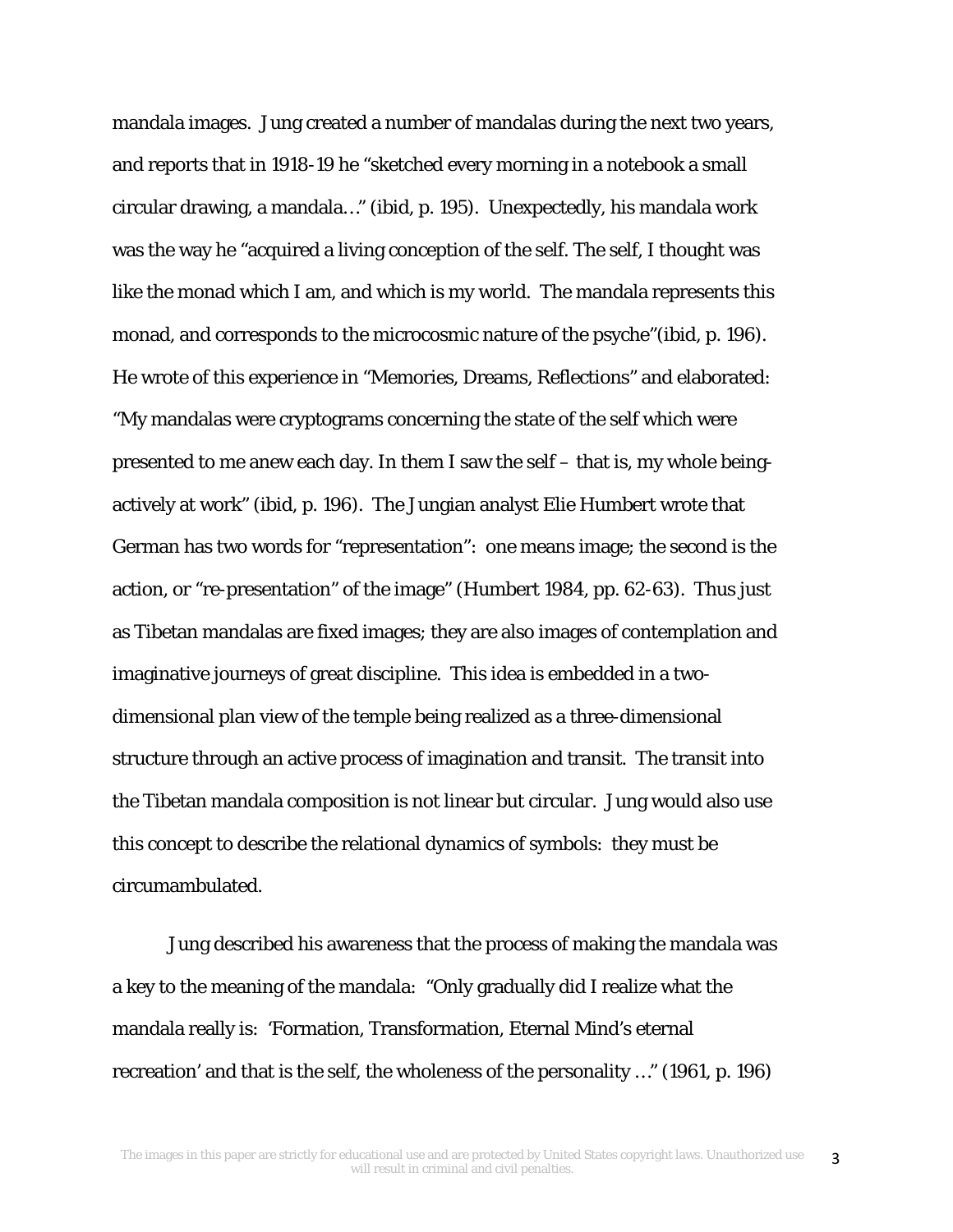Later he would clarify this point even more succinctly: "The centering process is, in my experience, the never-to-be-surpassed climax of the whole development, and is characterized as such by the fact that it brings with it the greatest possible therapeutic effect" (1981, para. 401). Thus the mandala contains both German meanings of "representation": it is both an image that depicts a form and it is an activity re-presented in a process. In Jung's work, mandalas were keys because "These structures not only express order, they also create it" (ibid, para. 870). During those two years of creating mandalas, Jung's experience of mandala as image and activity informed his formulations of the terms "Self" and "symbol", as well as the "mandala": "The relationship…is the new thing—the third term; it takes the form of a symbol, a gradient of energy, a new point of view"; thus "the symbol is…an experience…a living entity" (Humbert 1984, pp. 37-38).

Jung's mandala work went quiet after 1918. He seemed to have regained a sense of direction and returned to other work, notably on writings that would be known as his work on "Typology". Ostensibly motivated by his need to comprehend the dynamics that were so divisive in his relations with both Freud and Adler, "Typology" echoes the image of four cardinal directions in the Tibetan mandala. Years later when Jung wrote "Mysterium Coniunctionis" he would return to the image of the mandala as a parallel to the four directions in the Alchemical image of "Adam". Jung references these four elements or processes and noted that to the alchemist Vigeneres they were: "circular in their arrangement"; and elaborated: "Psychologically the four are the four orienting functions of consciousness, two of them perceptive (irrational) and two were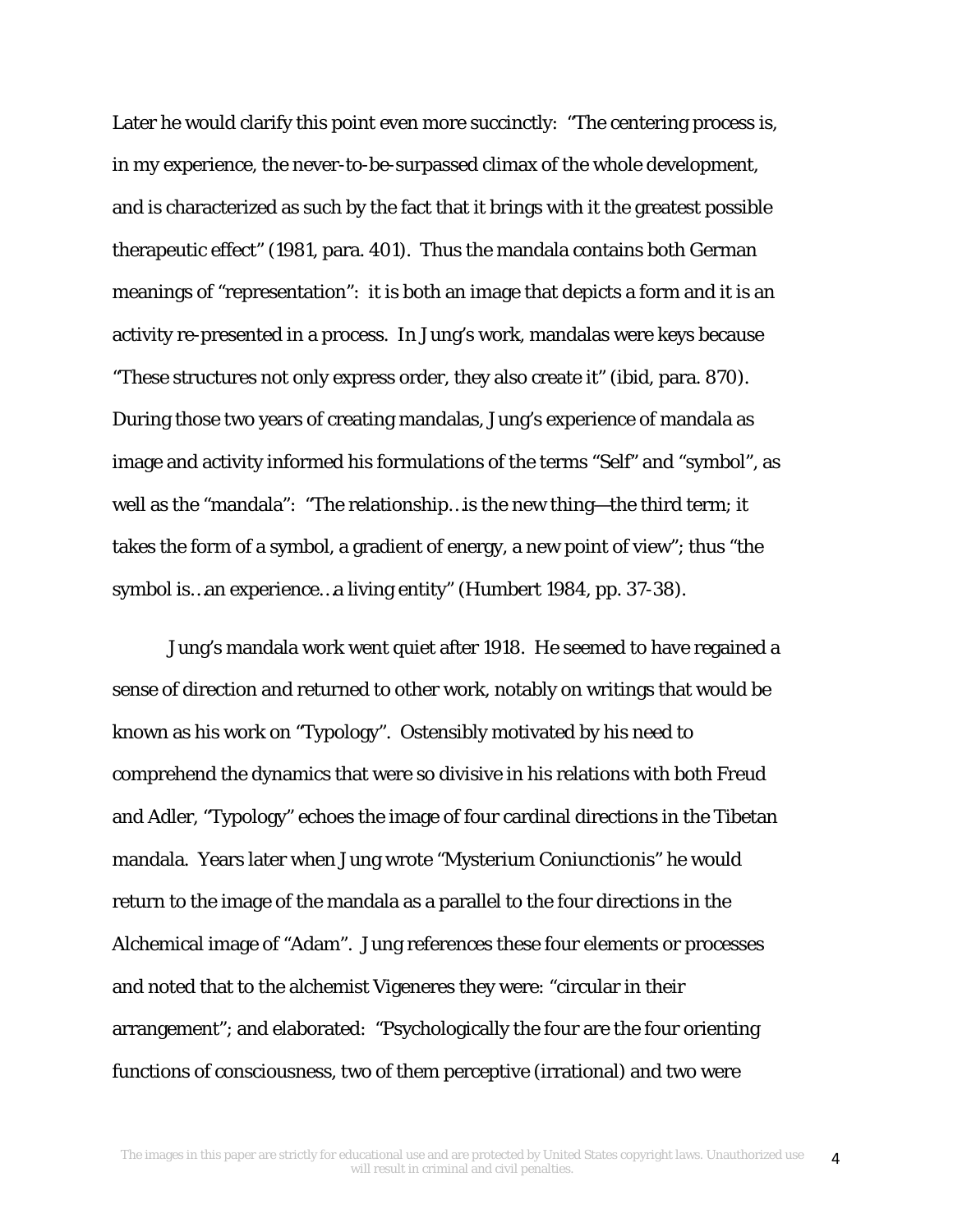discriminative (rational). We could say that all mythological figures who are marked by a quaternity have ultimately to do with the structure of consciousness" (1981, para. 389). This image, the fourfold nature of consciousness, links Jung's Alchemical studies to a 1927 dream that was the subject of his penultimate mandala.



*Figure 1 "Window on eternity" by CG Jung 1927* 

Jung's reported that a dream in 1927 was the inspiration for a mandala entitled "Window on eternity" that represents his experience that: "at the center of the unconscious was an ordering principle". This mandala led to a second mandala a year later featuring a golden castle at the center.

Jung completed this image days before

Wilhelm's "Secret of the Golden Flower" arrived to receive Jung's introduction. Wilhelm's book with its "thousand-year-old Chinese text on the yellow castle, the germ of the immortal body" (1961, p. 197) as a central alchemical image echoed years of Jung's psychological experiences, which were reflected in his mandala drawings, as well as his dream of 1927 that has led to the creation of the Golden castle mandala days before the book arrived. It was for Jung a synchronicity that



*Figure 2 Golden Castle Mandala by CG Jung, 1928* 

linked his living inner experience to a living outer experience that gave him the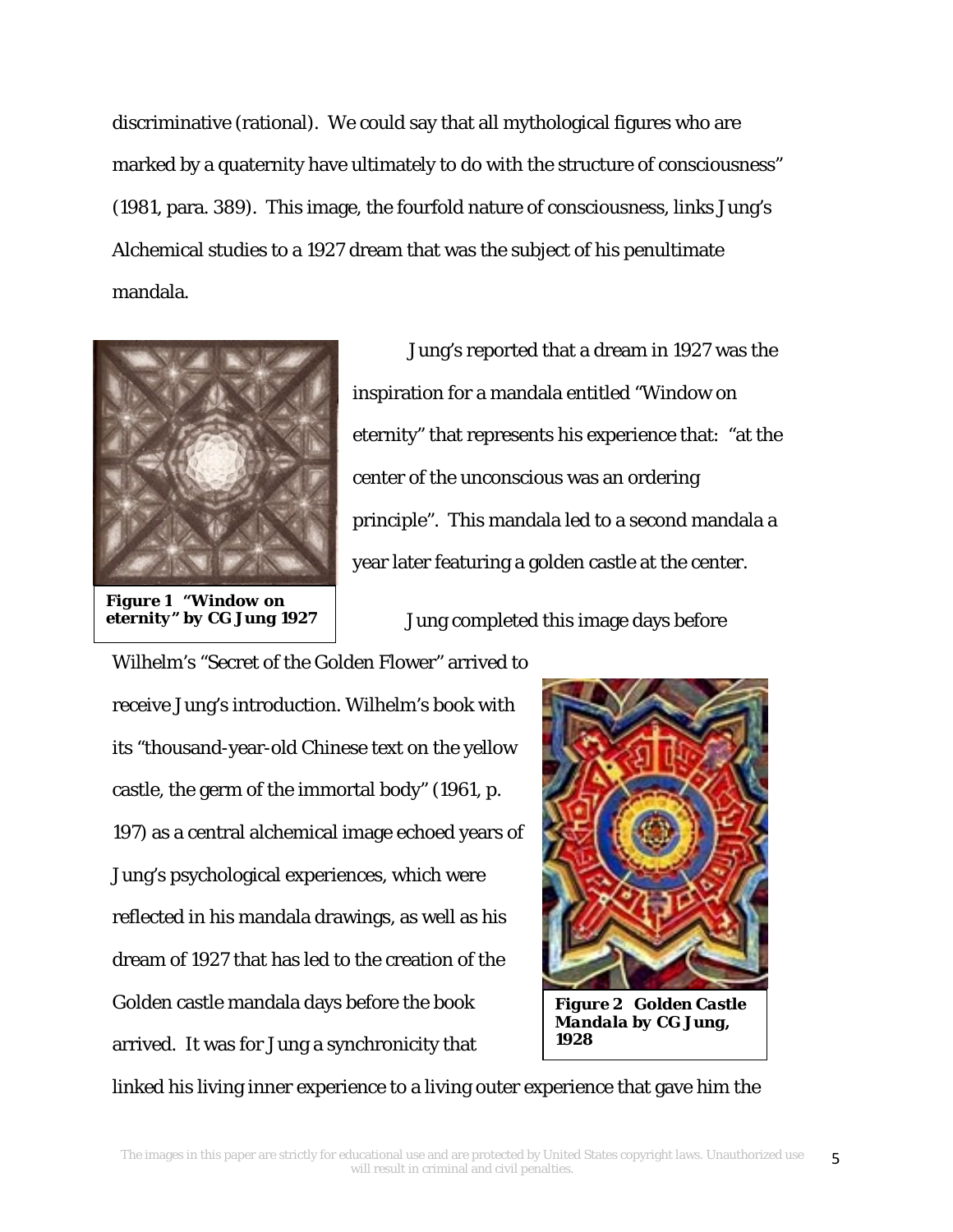"undreamed-of confirmation of my ideas about the mandala and the circumambulation of the center" (ibid, p. 197). The image of a golden center was a symbol that bridged what had been an intimation of order in mandalas to Alchemy. Each was a "representation": a fixed image and a process representing psyche's wholeness. It was as if years of drawing mandalas prepared the way for Jung. Some of these mandalas were saved in a "Red Book" but this would be the last mandala he painted. It was a symbol of a new "relationship", a new point of view, and a new direction in his work.

#### **References**

- Humbert, E. (1984) C. G. Jung, *The Fundamentals of Theory and Practice* (R. Jolber, trans.), Wilmette, IL: Chiron.
- Jung, c. g. (1961) *Memories, Dreams, Reflections* (A. Jaffe, ed., R. Winston, trans.), Princeton: Princeton University Press.
- Jung, C.G., (1981) "Structure and Dynamics of the Psyche," CW 8, Princeton: Princeton Univ. Press.

\_\_\_\_\_\_\_\_\_(1981) "Mysterium Coniunctionis," CW 14.

#### **ABOUT THE AUTHOR**

Bruce G. Parent, MFA, MA is a Jungian Analyst and Licensed Art Therapist in private practice in NYC. He graduated from the Jungian Psychoanalytic Association (JPA) of New York; and is a member of IAAP and NAAP, as well as